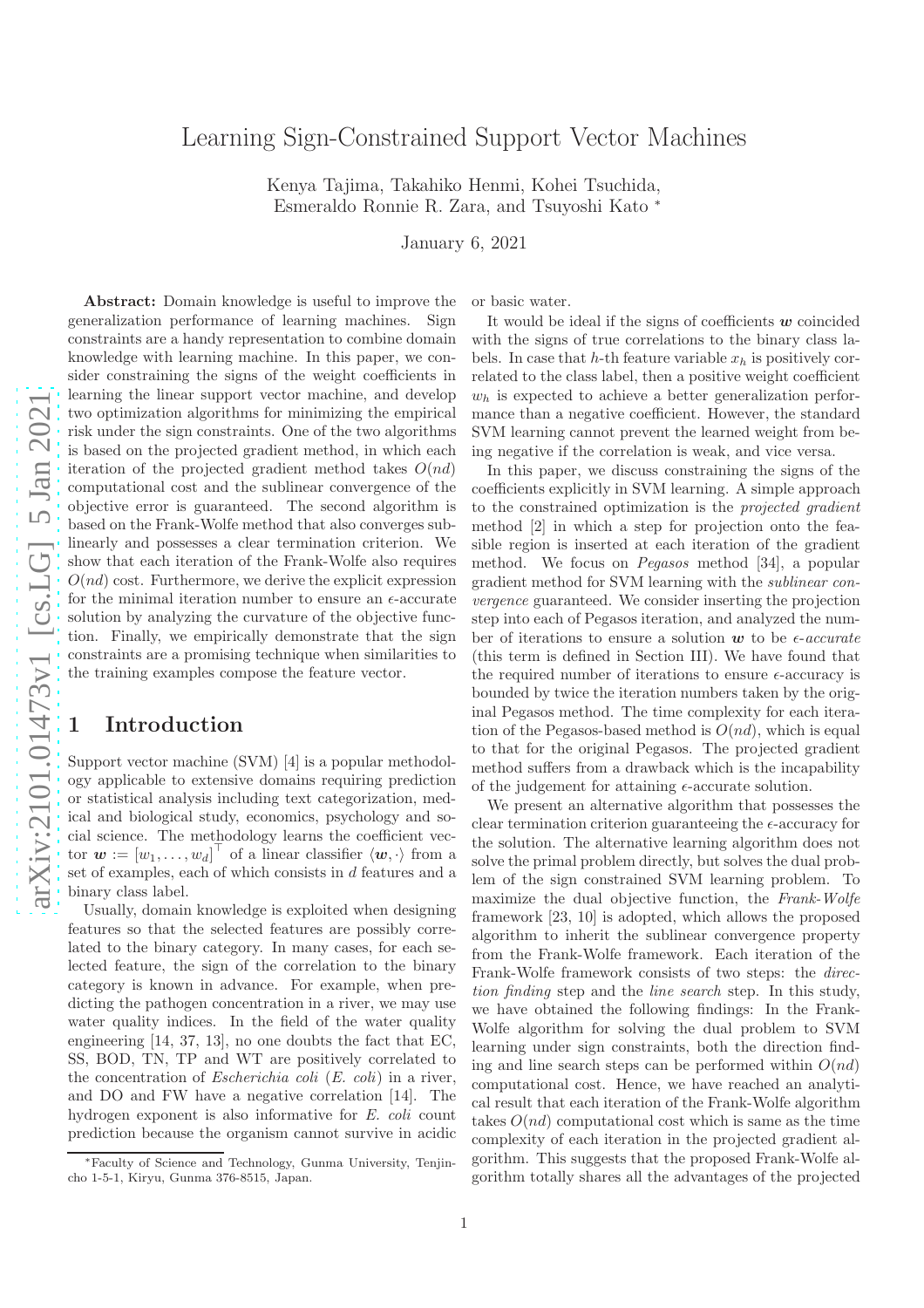gradient algorithm, and furthermore overcomes a drawback: lack of the termination criterion.

Exploitation of domain knowledge is a straightforward application of sign constraints, although sign constraints is effective when utilizing exploitation of a task structure.

We found that the sign constraints are advantageous to the task structure of the biological sequence classification [24, 16]. Predicting some properties such as structural similarity and cellular functionality of a protein is a central issue in bioinformatics to understand the mechanism in the cell [18, 15]. A protein is a sequence of amino acids. More similar amino-acid sequences share a common ancestor with higher probability, tending to have common properties such as structural similarity and cellular function. Hence, sequence alignment is a typical methodology to infer the properties of unknown proteins. In this study, we found that combining sequence similarities with signconstrained SVM provides an effective methodology for protein function inference. We shall demonstrate the efficiency on the new application of sign-constrained SVM to protein function inference.

This paper is organized as follows: After discussing related work in next section, the learning problem to be minimized is formulated in Section 3. The projected gradient algorithm and the analysis are analyzed in Section 4. In Section 5, the dual problem is presented and, in Section 6, the Frank-Wolfe algorithm for solving the dual problem is analyzed. Experimental results for convergence behaviors and the application to biological sequence classification are presented in Section 7. In the last section, this paper is concluded with future work for exploring the potential of sign constraints.

## 2 Related Work

For discriminative learning, use of sign constraints has not been discussed well so far, although non-negative least square regression for other applications has been explored extensively. The applications of non-negative least square regression include non-negative image restoration [9], face representation [11, 8], microbial analysis [3], image superresolution [6], spectral analysis [39], tomographic imaging [27], and sound source localization [25]. Some of them used non-negative least square regression as a key ingredient for the non-negative matrix factorization [22]. Nonnegative least squares estimation can be computed efficiently. A basic algorithm for the non-negative least regression is the active set method [21] which is accelerated by integrating projected gradient approach [17]. These algorithms are computationally stable and fast. However, these approaches help to minimize the empirical risk only for the case that the loss function is the square error.

We are aware of an existing report in which prior knowledge for coefficients of linear classifiers is exploited [7], as with our approach. They add a term penalizing the violation to the prior knowledge. The penalizing strength is controlled by a constant coefficient. The learning problem discussed in our study is an extreme case of their formulation [7]. They employ a gradient method for minimizing the penalized empirical risk, although the details of the algorithm were not provided. This paper focuses on how to minimize the empirical risk under sign constraints in well-appointed framework, to rigorously analyze the convergence rate and the computational cost. Without sign constraints, many optimization algorithms are available for generic empirical risk minimization [31, 32, 12, 38, 5]. Many of them require a step size which is in need to be chosen manually in advance, although theoretically guaranteed step sizes are too small to converge the solution to the minimum for practical use. The Frank-Wolfe algorithm developed in this paper works without any step-size as well as any hyper-parameter for optimization.

Proposal for use of sign constraints in biological sequence analysis is another contribution of this paper. To find the evidence for homology between two biological sequences, sequence similarity has been used frequently [35, 1, 30]. Liao et al [24] devised a method, named SVM-pairwise, that combines the sequence comparison approach with SVM. In SVM-pairwise, the sequence similarities to all known sequences are used to train SVM as a feature vector. Supported with the remarkable success of SVM-pairwise, a large number of similar techniques have been developed for different tasks in the computational biology [20, 19, 26, 29, 16]. In this paper, it is demonstrated that the generalization power of SVM-pairwise can be improved significantly by exploiting the effect of sign constraints.

## 3 Sign-Constrained SVM

In this section, we consider imposing sign constraints for SVM learning. The sign constraints are posed for the coefficients for which the signs of the correlations between the corresponding features and the class labels are available in advance. Let us denote by  $\mathcal{I}_+$  and  $\mathcal{I}_-$  the index set of features known to be correlated to the class label positively and negatively in advance, where  $\mathcal{I}_+ \cap \mathcal{I}_- = \emptyset$ and  $\mathcal{I}_+ \cup \mathcal{I}_- \subseteq [d]$ . The sign constraints are defined as

$$
\forall h \in \mathcal{I}_{+}, \ w_h \ge 0 \quad \text{and} \quad \forall h' \in \mathcal{I}_{-}, \ w_{h'} \le 0. \tag{1}
$$

We may eliminate the non-positive constraints because these constraints can be transformed to the non-negative constraints by negating features for  $\mathcal{I}_{+}$  in advance. Hereinafter, we assume that this preprocess is performed in advance. Then,  $\mathcal{I}_{-} = \emptyset$ . We introduce a constant vector  $\boldsymbol{\sigma} := [\sigma_1, \dots, \sigma_d]^\top \in \{0, 1\}^d$  such that

$$
\sigma_h := \mathbb{1}[h \in \mathcal{I}_+] \tag{2}
$$

where  $\mathbb{1}[x] = 1$  if the logical argument x is true; otherwise,  $\mathbb{1}[x] = 0$ . Then, the sign constraints can be rewritten simply as  $\sigma \odot w \geq 0$  where the operator  $\odot$  denotes the Hadamard product. The feasible region is expressed as

$$
S := \{ w \in \mathbb{R}^d \, \big| \, \boldsymbol{\sigma} \odot w \geq 0_d \} . \tag{3}
$$

The sign-constrained SVM learning problem is described as

$$
\min P(\mathbf{w}) \quad \text{wrt} \quad \mathbf{w} \in \mathcal{S}, \tag{4}
$$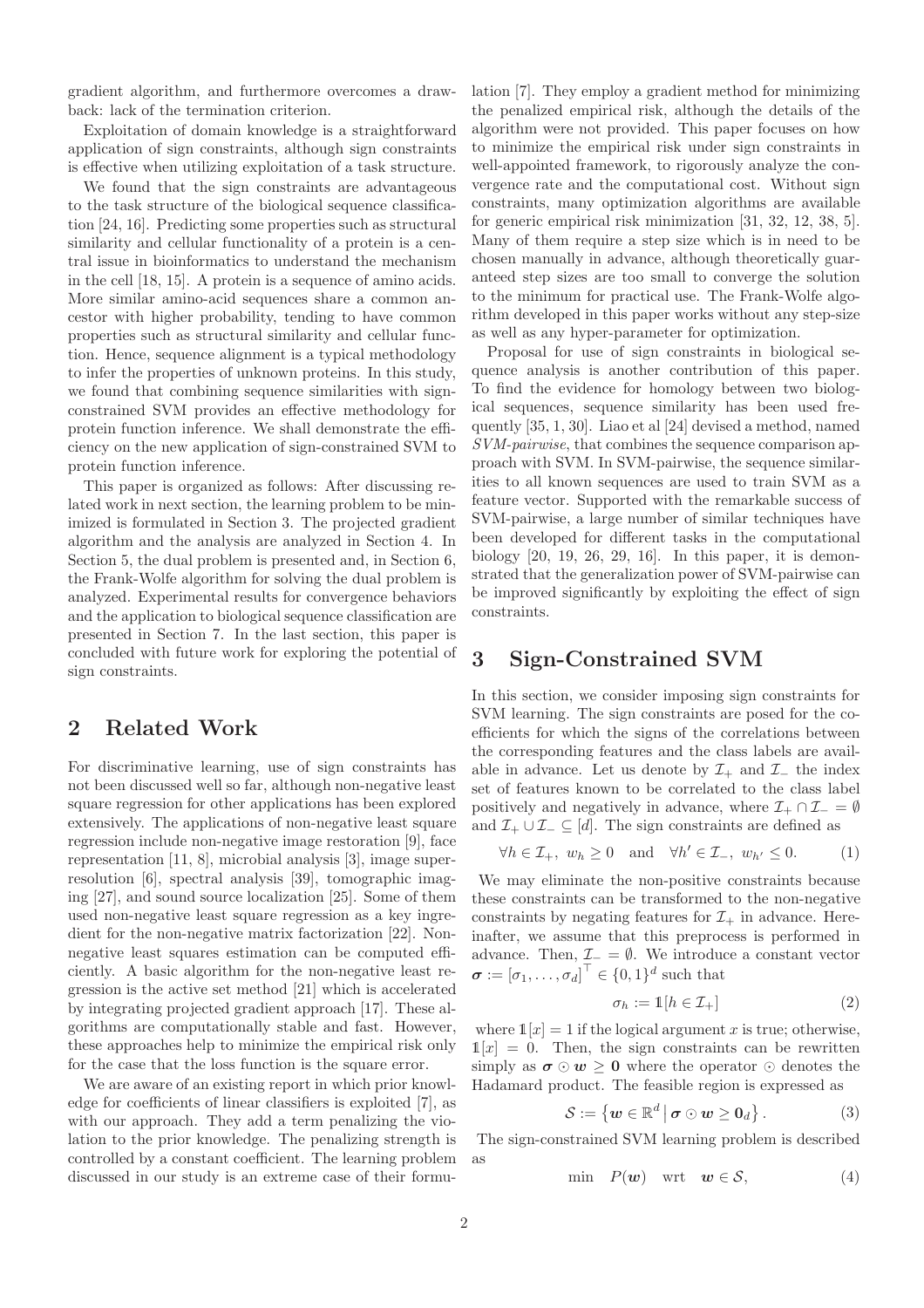where

$$
P(\boldsymbol{w}) := \frac{\lambda}{2} ||\boldsymbol{w}||^2 + \frac{1}{n} \sum_{i=1}^n \max(0, 1 - y_i \langle \boldsymbol{x}_i, \boldsymbol{w} \rangle).
$$
 (5)

It can be seen that the optimization problem (4) is the standard SVM learning problem if  $\sigma = 0_d$ . In this study, two algorithms, a projected gradient algorithm and a Frank-Wolfe algorithm, were developed for solving the learning problem (4). The two algorithms are presented in Section 4 and 6, respectively.

We shall use  $w_{\star}$  to denote the solution optimal to our learning problem (4). A solution  $w$  is said to be  $\epsilon$ -accurate when  $P(\mathbf{w}) - P(\mathbf{w}_*) \leq \epsilon$ .

## 4 Projected Gradient Algorithm

Our projected gradient algorithm for the sign constrained SVM was developed by inserting the projection step into each step of Pegasos method [34]. The convergence theory of the original Pegasos method is based on the property that the optimal solution to the standard SVM learning problem is in the ball with radius  $\sqrt{1/\lambda}$ . Imposing the sign constraints breaks down this property, although we found that, if the sign constraints are imposed, the norm of the optimal solution is still bounded. The optimal solution lies in a slightly larger ball with radius  $\sqrt{2/\lambda}$ , denoted by  $\mathcal{B} := \left\{ \boldsymbol{w} \in \mathbb{R}^d \, \middle| \, \|\boldsymbol{w}\| \leq \sqrt{2/\lambda} \right\}.$  The projected gradient algorithm developed in this study starts with  $w^{(1)} := 0$ . At the t-th iteration, the solution is updated as

$$
\boldsymbol{w}^{(t+1)} := \Pi_{\mathcal{B}}\left(\Pi_{\mathcal{S}}\left(\boldsymbol{w}^{(t)} - \frac{1}{\lambda t}\nabla P(\boldsymbol{w}^{(t)})\right)\right). \qquad (6)
$$

Therein,  $\Pi_{\mathcal{B}}(x)$  and  $\Pi_{\mathcal{S}}(x)$  denote the Euclidean projection from a point  $x \in \mathbb{R}^d$  onto the ball  $\beta$  and the feasible region  $S \subseteq \mathbb{R}^d$ , respectively. The projection onto S can be expressed as

$$
\Pi_{\mathcal{S}}(\boldsymbol{v}) := \operatorname*{argmin}_{\boldsymbol{w} \in \mathcal{S}} \|\boldsymbol{v} - \boldsymbol{w}\| = \boldsymbol{v} + \max(\boldsymbol{0}, -\boldsymbol{\sigma} \odot \boldsymbol{v}).\tag{7}
$$

Assume that  $\forall i \in [n], ||x_i|| \leq R$ . To analyze the convergence of the algorithm (6), we observe the following properties:

- $\mathcal{B} \cap \mathcal{S}$  is a closed convex set;
- $w_* \in \mathcal{B} \cap \mathcal{S}$ ;
- $\bullet\;\forall\boldsymbol{w}\in\mathbb{R}^{d};\,\Pi_{\mathcal{B}}\left(\Pi_{\mathcal{S}}\left(\boldsymbol{w}\right)\right)=\Pi_{\mathcal{B}\cap\mathcal{S}}\left(\boldsymbol{w}\right);$
- $\forall t \in \mathbb{N}, \|\nabla P(\boldsymbol{w}_t)\| \leq \sqrt{2\lambda} + R.$

Combining these properties with the proof techniques used by Shalev-Shwartz et al [34], we obtain the following theorem.

**Theorem 4.1.** It then holds that,  $\forall T \in \mathbb{N}, \exists T' \in [T]$ , the primal objective error is bounded as

$$
P(\mathbf{w}^{(T')}) - P(\mathbf{w}_\star) \le \frac{(\sqrt{2\lambda} + R)^2 \log(T)}{\lambda T}.
$$
 (8)



Figure 1: Iteration of Frank-Wolfe algorithm. In t-th iteration, the dual problem (9) in which the dual objective D is replaced to its linear approximation  $(13)$  is solved. The solution is moved to the point at which the dual objective  $D$  is maximized on the line segment between the current solution  $\alpha^{(t-1)}$  and the optimal solution to the sub-problem, say  $u_t$ .



Figure 2: Objective function for line search problem, say  $\zeta(\eta)$ , is a piecewise quadratic function. In the h-th interval  $[\theta_h, \theta_{h+1}]$ , the function is expressed in the form of  $\zeta(\eta) = a_h \eta^2 + b_h \eta + c_h$ . There are three cases in the line search problem. (a) One of three cases in which  $\nabla \zeta(0)$  $0 > \nabla \zeta(1)$ . The point  $\eta$  with the gradient vanishing is the maximizer of the function  $\zeta(\eta)$  in this case. (b) In case of  $0 \geq \nabla \zeta(0)$ , the function  $\zeta(\eta)$  attains the maximum at  $\eta = 1$ . (c) In case of  $\nabla \zeta(1) \geq 0$ ,  $\zeta(\eta)$  is maximized at  $\eta = 0.$ 

A weak point of the projected gradient method is the lack of a termination criterion. There is no way to check the  $\epsilon$ -accuracy, because the minimal value  $P(\boldsymbol{w}_*)$  is usually unknown and thereby the objective error  $P(\boldsymbol{w}^{(t)}) - P(\boldsymbol{w}_\star)$ cannot be assessed.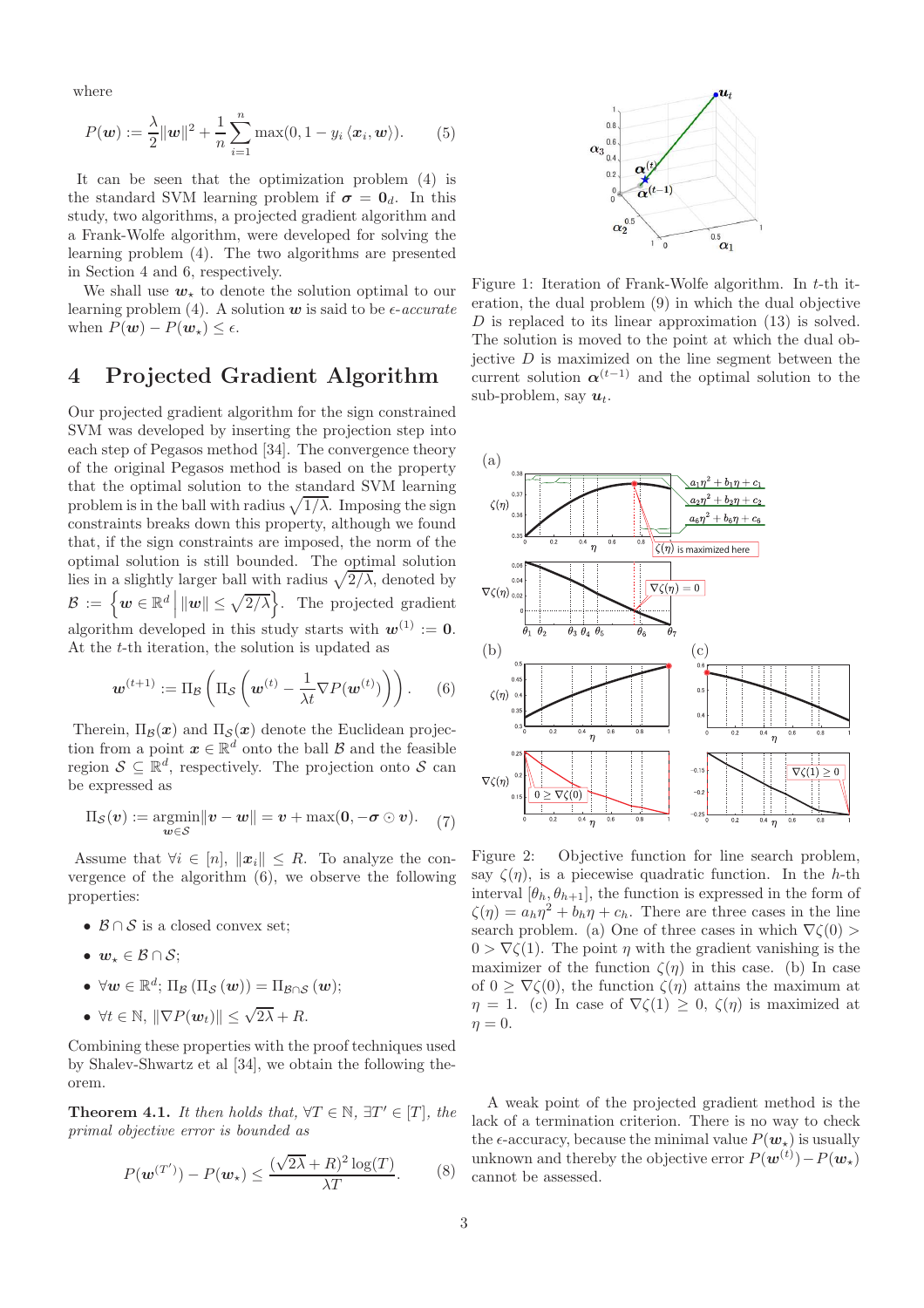# 5 Dual Problem

The projected gradient algorithm described in the previous section suffers from the lack of a clear criterion for when iterations should be terminated. To obtain a termination criterion, we consider solving a dual problem instead of the primal problem. The following problem is dual to the primal problem (4):

$$
\max \quad D(\alpha) \quad \text{wrt} \quad \alpha \in [0, 1]^n,
$$
\n
$$
\text{where} \quad D(\alpha) := -\frac{\lambda}{2} ||w(\alpha)||^2 + \frac{1}{n} \langle 1, \alpha \rangle, \qquad (9)
$$
\n
$$
w(\alpha) := \Pi_{\mathcal{S}} \left( \frac{1}{\lambda n} \mathbf{X} \alpha \right).
$$

where a d-dimensional vector  $y_i x_i$  is stored in the *i*-th column of the matrix  $\mathbf{X} \in \mathbb{R}^{d \times n}$ . The dual problem for the sign-constrained SVM is reduced to that of the standard SVM when no sign constraints are imposed, which can be seen as follows: in the case of no sign constraints,  $S = \mathbb{R}^d$ , leading to  $\Pi_{\mathcal{S}}(v) = v$  and  $w(\alpha) = X\alpha/(\lambda n)$ ; substituting them into (9), the dual problem for the standard SVM is derived. This fact suggests that the difference in the dual objective functions between the sign-constrained and standard SVMs is the presence or absence of the projection onto the feasible region. The projection operation in the dual objective for the sign-constrained SVM precludes the direct use of the standard optimization approach to learning the standard SVM, and thereby makes the optimization problem challenging.

The primal variable optimal to the primal problem (4) can be recovered by  $w_{\star} = w(\alpha_{\star})$  where  $\alpha_{\star}$  is a solution optimal to the dual problem (9), which suggests that iterations in some dual optimization algorithm can be stopped when the duality gap is sufficiently small (i.e.  $P(\mathbf{w}(\alpha)) - D(\alpha) \leq \epsilon$ . From the nature of the duality:

$$
\forall \alpha \in [0,1]^n, \qquad P(\boldsymbol{w}(\alpha)) \ge P(\boldsymbol{w}_\star) \ge D(\alpha), \qquad (10)
$$

the duality gap lower than a pre-defined threshold  $\epsilon$  ensures the primal objective error below the threshold  $\epsilon$ .

# 6 Frank-Wolfe Algorithm

In this section, we present a dual optimization algorithm based on the Frank-Wolfe framework [23, 10] for learning the sign constrained SVM. The Frank-Wolfe-based algorithm presented in this section is alternative to the projected gradient algorithm described in the previous section.

In general, the Frank-Wolfe framework performs optimization within a convex polyhedron. The feasible region of the dual problem for the sign-constrained SVM is a hyper-cube which is in a class of convex polyhedrons, suggesting that the dual problem can be a target of the Frank-Wolfe framework.

As described in Algorithm 1, each iteration of the Frank-Wolfe framework consists of two steps, respectively, referred to as the direction finding step and the line search

Algorithm 1: Frank-Wolfe algorithm for solving the dual problem (9).

1 begin 2 Let  $\alpha^{(0)} \in [0,1]^n$ ;<br>3 for  $t := 1$  to T denotes for  $t := 1$  to  $T$  do 4  $\vert \mathbf{u}_t \in \operatornamewithlimits{argmax}_{\mathbf{u}_t \in \mathcal{U}} \langle \nabla D(\boldsymbol{\alpha}^{(t-1)}), \boldsymbol{u} \rangle;$  $u\in [0,1]^n$  $\begin{array}{|c|c|} \hline \hspace{1.5mm}5 & & q_t := \boldsymbol{u}_t - \boldsymbol{\alpha}^{(t-1)}; \end{array}$ 6  $\|\eta_t \in \arg \max_{\eta \in [0,1]} D(\boldsymbol{\alpha}^{(t-1)} + \eta \boldsymbol{q}_t);$  $\begin{array}{ccc} \tau & | & \alpha^{(t)} := \alpha^{(t-1)} + \eta_t \boldsymbol{q}_t; \end{array}$ 8 end 9 end

step. In the direction finding step, a linear programming problem is solved. In the sub-problem, the dual objective is replaced with its linear approximation around a previous solution:

$$
\boldsymbol{u} \mapsto \left\langle \nabla D(\boldsymbol{\alpha}^{(t-1)}), \boldsymbol{u} \right\rangle + D(\boldsymbol{\alpha}^{(t-1)}).
$$
 (11)

The linear approximation is maximized within the convex polyhedron, yielding a linear programming problem. We denote by  $u_t$  the optimal solution to the sub-problem at t-th iteration.

In the line search step, the dual objective is maximized on the line segment between the previous solution and the solution optimal to the linear programming problem, say  $\alpha^{(t-1)}$  and  $u_t$ , respectively. The updated solution can be expressed as  $\boldsymbol{\alpha}^{(t)} := \boldsymbol{\alpha}^{(t-1)} + \eta_t \boldsymbol{q}_t$  where

$$
\eta_t \in \operatorname*{argmax}_{\eta \in [0,1]} D(\boldsymbol{\alpha}^{(t-1)} + \eta \boldsymbol{q}_t) \text{ and } \boldsymbol{q}_t := \boldsymbol{u}_t - \boldsymbol{\alpha}^{(t-1)}.
$$
\n(12)

As long as both the sub-problems involved in the two steps are exactly solved at each iteration, the sublinear convergence is ensured. In addition, the accuracy of the solution is guaranteed by use of the duality gap  $P(\mathbf{w}(\alpha)) - D(\alpha)$  for a stopping criterion. If the computational cost of each iteration in the Frank-Wolfe algorithm is within  $O(nd)$ , then the new approach share all the favorable properties of the projected gradient method and simultaneously overcomes the shortcoming. These discussions suggest that both the direction finding step and the line search step need to be computed within  $O(nd)$ , in order to keep the computational cost of each iteration from exceeding  $O(nd)$ .

#### 6.1 Direction Finding Step

It is shown here that  $O(nd)$  computation accomplishes the direction finding step in the Frank-Wolfe algorithm (Algorithm 1). The direction finding step requires to solve the following sub-problem

$$
\min \left\langle \nabla D(\boldsymbol{\alpha}^{(t-1)}), \boldsymbol{u} \right\rangle \quad \text{wrt} \quad \boldsymbol{u} \in [0,1]^n. \tag{13}
$$

The sub-problem (13) is in a class of linear programming problems. The direction finding step consumes  $O(n^3)$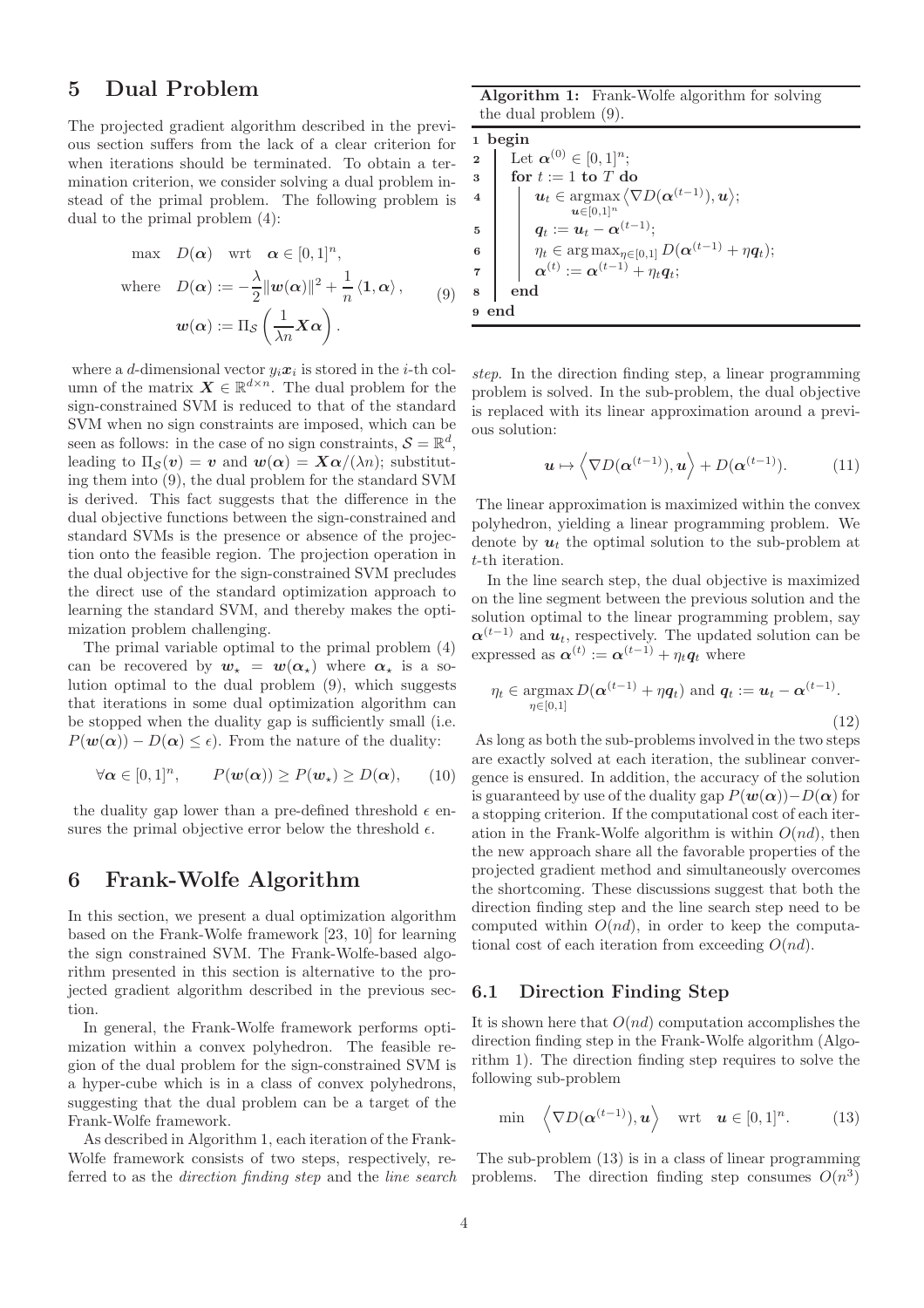computation if we resort to a general-purpose linear programming solver. The computational cost  $O(n^3)$  is computationally taxing when training with a large set of training examples.

In this study, we have found a closed-form solution optimal to the linear programming problem  $(13)$ . The *i*-th entry in the optimal solution  $u_t \in [0,1]^n$  is expressed as

$$
u_{i,t} = \begin{cases} 1 & \text{if } y_i \langle \boldsymbol{w}(\boldsymbol{\alpha}^{(t-1)}), \boldsymbol{x}_i \rangle < 1, \\ 0 & \text{if } y_i \langle \boldsymbol{w}(\boldsymbol{\alpha}^{(t-1)}), \boldsymbol{x}_i \rangle \ge 1. \end{cases}
$$
(14)

See Subsection 9.1 for the derivation. The optimal solutions to the sub-problem (13) is not unique. The sub-linear convergence is ensured even if taking any point among the set of the optimal solutions.

Time Complexity of Direction Finding Step: The procedure and the time complexities for computation of the closed-form solution (14) are summarized as follows.

Compute 
$$
\mathbf{v}^{(t-1)} := \mathbf{X} \alpha^{(t-1)} / (\lambda n); \quad O(nd).
$$
  
Compute  $\mathbf{w}^{(t-1)} := \Pi_{\mathcal{S}}(\mathbf{v}^{(t-1)}); \quad O(d).$   
Compute  $\mathbf{z}^{(t-1)} := \mathbf{X}^{\top} \mathbf{w}^{(t-1)}; \quad O(nd).$   
 $\forall i \in [n], u_{i,t} := \mathbb{1}(1 \leq z_i^{(t-1)}); \quad O(n).$ 

Therein,  $z_i^{(t-1)}$  is the *i*-th entry in the vector  $z^{(t-1)}$ , and the function  $\mathbb{1}(\cdot)$  takes the value of one if the logical argument is true; otherwise zero. The line search problem can, thus, be solved in  $O(nd)$  when d is within  $O(n)$ .

#### 6.2 Line Search Step

It has been seen that the direction finding step can be performed within  $O(nd)$  computational cost. It shall be shown here that the line search step requires only  $O(nd)$ cost, too. Line search is an operation that finds an optimal solution, denoted by  $\eta_{\star} \in [0, 1]$ , to the sub-problem:

max 
$$
\zeta(\eta)
$$
 wrt  $\eta \in [0, 1]$ ,  
where  $\zeta(\eta) := D(\alpha + \eta q)$ ,  $\alpha \in [0, 1]^n$ , (15)  
 $q \in [0, 1]^n - \alpha$ ,  $q \neq 0_n$ .

In case of  $q = 0_n$ , it is obvious that any  $\eta \in [0, 1]$  is optimal. Here, our discussion is limited to the case  $q \neq 0_n$ as given in (15). The following is the key lemma for solving the line search problem.

Lemma 1. The objective function of the sub-problem given in (15), say  $\zeta : [0,1] \rightarrow \mathbb{R}$ , is a differentiable and concave piecewise quadratic function and its derivative is continuous and monotonically decreasing. Namely, there exist an integer  $d_t \in [d+1]$ , coefficients  $(a_k, b_k, c_k)$ for  $k \in [d_t]$  with  $a_k \leq 0$  and  $\theta_0, \ldots, \theta_{d_t+1}$  such that  $0 = \theta_1 < \theta_2 < \cdots < \theta_{d_t+1} = 1$  and the function can be expressed as  $\forall k \in [d_t], \forall \eta \in [\theta_k, \theta_{k+1}],$ 

$$
\zeta(\eta) = a_k \eta^2 + b_k \eta + c_k, \qquad (16)
$$

and  $\forall k \in [d_t - 1]$ ,

$$
2a_k \theta_{k+1} + b_k = 2a_{k+1} \theta_{k+1} + b_{k+1}.
$$
 (17)

See Subsection 9.2 for the proof of Lemma 1.

Solution to Line Search: Lemma 1 suggests that three cases described in Figure 2. From this observation, it turns out that an optimal solution to the line search problem (15) can be given in a closed-form as

$$
\eta_{\star} = \begin{cases}\n0 & \text{if } b_1 \leq 0, \\
1 & \text{if } 2a_{d_t+1} + b_{d_t+1} \geq 0, \\
-\frac{b_{k_{\star}}}{2a_{k_{\star}}} & \text{if } b_1 > 0, 2a_{d_t+1} + b_{d_t+1} < 0, a_{k_{\star}} < 0, \\
\theta_{k_{\star}} & \text{if } b_1 > 0, 2a_{d_t+1} + b_{d_t+1} < 0, a_{k_{\star}} = 0\n\end{cases}
$$
\n(18)

where  $k_{\star} \in [d_t]$  here is the index of one of  $d_t$  intervals, in which the derivative vanishes at some point. Namely,

$$
2a_{k_{\star}}\theta_{k_{\star}} + b_{k_{\star}} \ge 0 \quad \text{and} \quad 2a_{k_{\star}}\theta_{k_{\star}+1} + b_{k_{\star}} \le 0. \tag{19}
$$

Note that, from the definition of  $k_{\star}$ , it must hold that  $b_{k_{\star}} = 0$  in the case that  $b_1 > 0$ ,  $2a_{d_{t+1}} + b_{d_{t+1}} < 0$  and  $a_{k_{\star}} = 0.$ 

Endpoints and Coefficients of Piecewise Quadratic Function ζ: Here we describe how to determine the endpoints  $\theta_1, \theta_2, \ldots, \theta_{d_t+1} \in [0, 1]$  and the coefficients of the piecewise quadratic function  $\zeta$ , say  $(a_k, b_k, c_k)$  for  $k = 1, ..., d_t$ .

Let  $\bm{v}_0 := [v_{1,0}, \dots, v_{d,0}]^\top$  and  $\bm{v}_q := [v_{1,q}, \dots, v_{d,q}]^\top$ have the following entries,  $\forall h \in [d],$ 

$$
v_{h,0} := \frac{1}{\lambda n} \langle f_h, \alpha \rangle, \quad v_{h,q} := \frac{1}{\lambda n} \langle f_h, u - \alpha \rangle. \quad (20)
$$

where  $f_h \in \mathbb{R}^n$  is the h-th column vector in  $X^{\top}$ . Let

$$
\Theta := \left\{ \theta \in [0, 1] \middle| \exists h \in \mathcal{I}_+ \right\}
$$
  
s.t.  $v_{h,q} \neq 0, \theta = -\frac{v_{h,0}}{v_{h,q}} \right\} \cup \{0, 1\}. (21)$ 

The number of intervals  $d_t$  can be set to the cardinality of the set  $\Theta$  minus one (i.e.  $d_t = \text{card}(\Theta) - 1$ ) and the endpoints  $\theta_1, \ldots, \theta_{d_t+1}$  of  $d_t$  intervals are determined by sorting the elements in  $\Theta$  so that  $\theta_1 < \theta_2 < \cdots < \theta_{d_t+1}$ . In this setting, it can be observed that equation (16) is satisifed if coefficients are given as  $\forall k \in [d_t],$ 

$$
a_k := -\frac{\lambda}{2} \sum_{h \in \mathcal{H}_k} v_{h,q}^2,
$$
  
\n
$$
b_k := \frac{1}{n} \langle \mathbf{1}, \mathbf{u} - \alpha \rangle - \lambda \sum_{h \in \mathcal{H}_k} v_{h,q} v_{h,0},
$$
  
\n
$$
c_k := \frac{1}{n} \langle \mathbf{1}, \alpha \rangle - \frac{\lambda}{2} \sum_{h \in \mathcal{H}_k} v_{h,0}^2
$$
\n(22)

where

$$
\mathcal{H}_k := \mathcal{I}_0 \cup \left\{ h \in \mathcal{I}_+ \middle| v_{h,0} + \frac{\theta_k + \theta_{k+1}}{2} v_{h,q} > 0 \right\}. \tag{23}
$$

Time Complexity of Line Search Step: The procedure required to compute the solution (18) and the time complexity of each step is described as follows.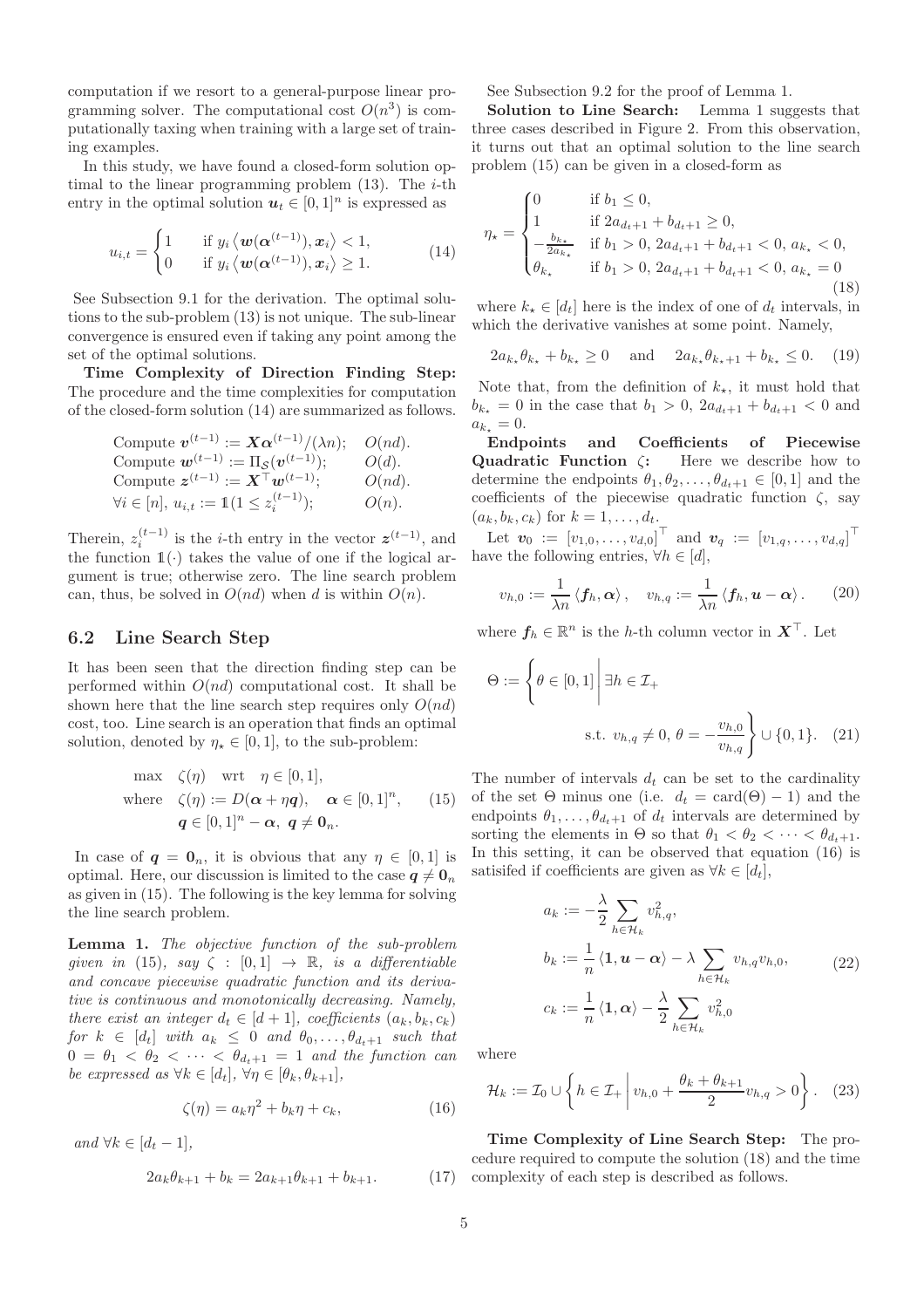| Compute $v_0$ and $v_a$ ;                                  | $O(nd)$ .       |
|------------------------------------------------------------|-----------------|
| Determine $\Theta$ ;                                       | O(d).           |
| Sort the elements in $\Theta$ ;                            | $O(d \log d)$ . |
| Compute $\mathcal{H}_k$ for $k \in [d_t]$ ;                | $O(d^2)$ .      |
| Compute coefficients $(a_k, b_k, c_k)$ for $k \in [d_t]$ ; | $O(d^2)$ .      |
| Find $k_{\star}$ :                                         | O(d).           |
| Compute a solution $(18)$ ;                                | $O(1)$ .        |
|                                                            |                 |

Hence the line search problem can be solved in  $O(nd)$  when d is within  $O(n)$ .

#### 6.3 Convergence Analysis

We have seen that the direction finding step and the line search step can be performed exactly, meaning that our algorithm inherits the theoretical guarantee for the convergence property of the Frank-Wolfe algorithm. In general, the objective error of the Frank-Wolfe algorithm for a minimization problem is bounded as

$$
F(\boldsymbol{x}^{(T)}) - F(\boldsymbol{x}_{\star}) \le \frac{2C_F}{T+2}
$$
 (24)

where  $C_F$  is the curvature of the continuously differentiable and convex objective function  $F$  to be minimized [10]. The curvature [10] is defined as

$$
C_F := \sup \left\{ \frac{2}{\gamma^2} \mathcal{D}_F(\mathbf{y}_\gamma; \, \mathbf{x}) \, \middle| \, \mathbf{u}, \mathbf{x} \in \mathcal{M}, \, \gamma \in (0, 1], \right\}
$$
\n
$$
\mathbf{y}_\gamma := (1 - \gamma)\mathbf{x} + \gamma \mathbf{u} \right\}, \tag{25}
$$

where  $\mathcal M$  is the domain of the minimization problem and  $\mathcal{D}_F(\mathbf{y};\mathbf{x})$  is the Bregman divergence. We obtained the following bound for the curvature of the objective in the dual problem (9).

Lemma 2. Assume that the norm of every feature vector is R, at most (i.e.  $\forall i \in [n], ||\mathbf{x}_i|| \leq R$ ). The curvature for  $F := -D$  with  $\mathcal{M} := [0,1]^n$  is then bounded as  $C_F \leq$  $R^2/\lambda$ .

See Subsection 9.3 for the proof of Lemma 2. This lemma leads to our main result:

**Theorem 6.1.** Suppose that  $\forall i \in [n], ||x_i|| \leq R$ . Each iteration of Algorithm 1 can be performed within  $O(nd)$ computational cost. The objective error is less than or equal to a positive scalar  $\epsilon > 0$  (i.e.  $D(\boldsymbol{\alpha}_\star) - D(\boldsymbol{\alpha}^{(T)}) \leq \epsilon$ ) for any  $T \in \mathbb{N}$  such that

$$
T \ge \frac{2R^2}{\lambda \epsilon} - 2. \tag{26}
$$

# 7 Experiments

In this section, we illustrate how fast the optimization algorithm converge in real-world data, and empirically show how well the sign constraints work for the task of biological sequence classification.

Table 1: ROC scores for amino acid sequence classification.

|                | Conventional                 | Sign Constrained |
|----------------|------------------------------|------------------|
| Class          | SVM-pairwise                 | SVM-pairwise     |
| 1              | $0.7\overline{31}$ $(0.009)$ | $0.749\ (0.010)$ |
| $\overline{2}$ | 0.681(0.013)                 | 0.756(0.012)     |
| 3              | 0.735(0.013)                 | 0.758(0.012)     |
| 4              | 0.745(0.010)                 | 0.768(0.009)     |
| 5              | 0.709(0.017)                 | 0.784(0.008)     |
| 6              | 0.625(0.007)                 | 0.692(0.012)     |
| 7              | 0.628(0.023)                 | 0.702(0.030)     |
| 8              | 0.664(0.018)                 | 0.733(0.018)     |
| 9              | 0.603(0.019)                 | 0.681(0.022)     |
| 10             | 0.712(0.008)                 | 0.739(0.010)     |
| 11             | 0.523(0.026)                 | 0.561(0.029)     |
| 12             | 0.894(0.013)                 | 0.905(0.012)     |

#### 7.1 Convergence

We examine the convergence of the projected gradient and the Frank-Wolfe algorithms on the Cora and MNIST datasets. Cora dataset is a collection of 15,396 academic papers related to computer science [33]. Each paper is annotated manually to provide a hierarchical classification. The dataset has ten categories at the top hierarchy. We divided the top categories into two groups to pose a binary classification problem. The positive class consists of IR, AI, OS, HA, and Pr, and the negative class is from Da, EC, Ne, DA, and HCI, resulting 10,778 and 4,618 papers belong to the positive and negative class, respectively. The task here is to classify each paper from the normalized word frequencies in its title. After removing stop words, 12,644 words used in the title of 15,396 papers were found. Each 12,644-dimensional feature vector is normalized with Euclidean norm. The MNIST dataset is the most popular dataset for benchmarking machine learning methodologies. The dataset has 60,000 handwritten digit images. Each image has 784 pixels. For this simulation, images of odd digits (i.e.  $\langle 1', \langle 3', \langle 5', \langle 7', \langle 9 \rangle \rangle \rangle$  and even digits (i.e.  $(0, 2, 4, 6, 8)$  were labeled as positive and negative, respectively. Each feature vector is normalized to transform each of examples to a unit vector.

A hundred iterations of the projected gradient and the Frank-Wolfe algorithms were run and the primal objective values  $P(w)$  were monitored 55 times at different iterations. The iteration numbers at which the objective function was evaluated were spaced evenly on a logarithmic scale (i.e.  $t = 1, 2, 3, \ldots, 50, 53, 55, \ldots, 87, 92, 96, 100$ ). The minima among these objective errors monitored so far were recorded. For the Frank-Wolfe Algorithm, the duality gaps  $P(w) - D(\alpha)$  were also evaluated. The regularization parameter  $\lambda$  was varied with  $\lambda$  =  $10^{-6}/n$ ,  $10^{-4}/n$ ,  $10^{-2}/n$  where  $n = 15,396$  for Cora and  $n = 60,000$  for MNIST. In order to examine how fast each algorithm converges, the true objective error should be assesed, although it is impossible because  $P(\mathbf{w}_\star)$  is usually unknown. To approximate the objective error, we ran the Frank-Wolfe algorithm to compute the dual objec-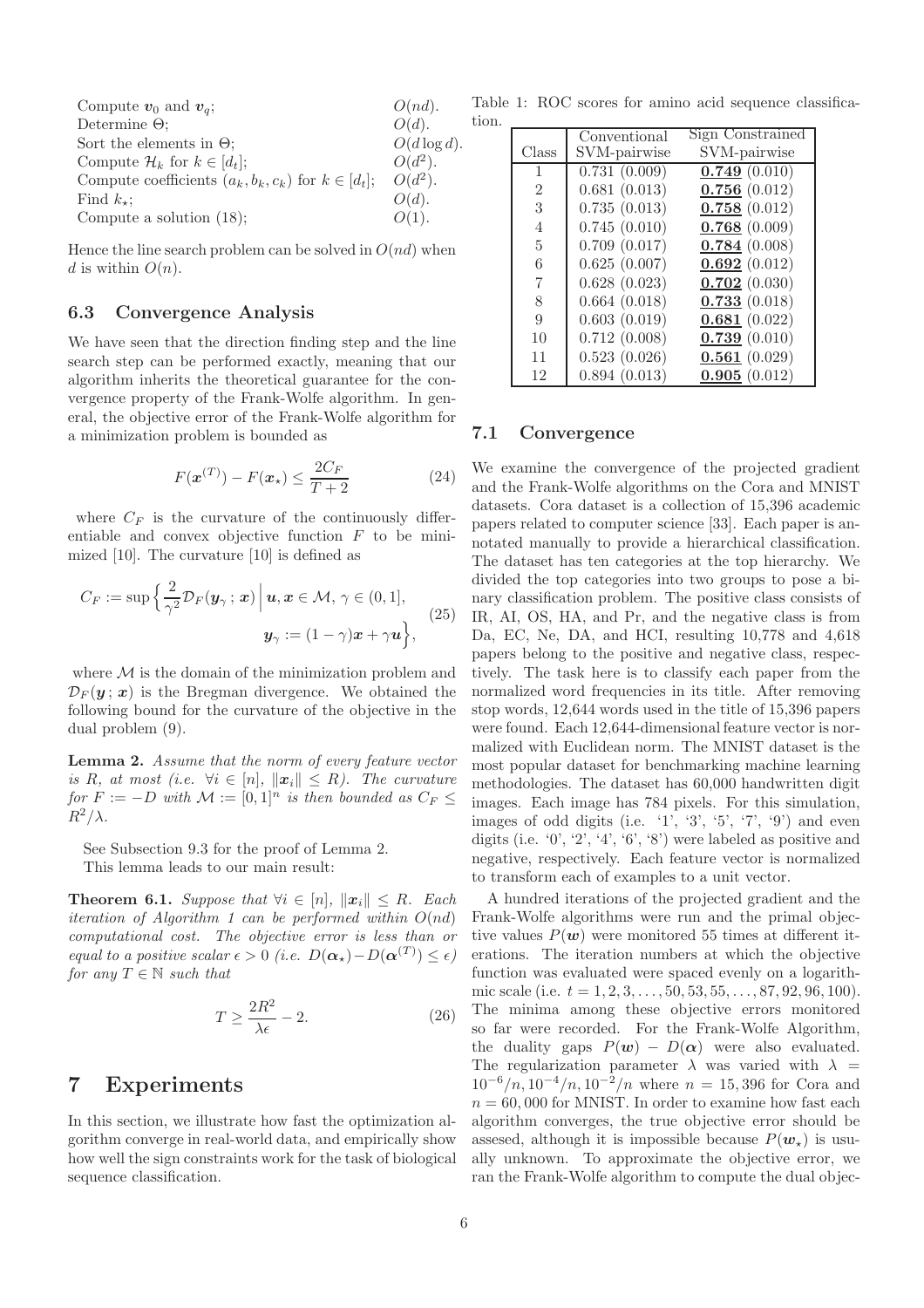tive value at  $T' := 1,000$ th iteration. Although  $D(\boldsymbol{\alpha}^{(T')})$ might be slightly smaller than the true minimal primal objective value  $\min_{\mathbf{w}\in\mathcal{S}} P(\mathbf{w})$ , the value  $P(\mathbf{w}) - D(\mathbf{\alpha}^{(T')})$ was regarded as the objective error.

The upper row in Figure 3 plots the objective errors against iteration numbers on Cora, respectively. For all  $\lambda$  on Cora, the projected gradient algorithm achieved smaller objective errors at around ten iterations, whereas the objective errors of the Frank-Wolfe were much smaller than those of the projected gradient after 15 iterations. For MNIST (See Figure 4), the Frank-Wolfe converged to the minimum much faster than the projected gradient. The lower row depicts the duality gaps produced from the Frank-Wolfe. Recall that the duality gap can be a clear stopping criterion ensuring the quality of the solution. The duality gaps were indeed converged to zero, implying that the duality gap can be utilized as a stopping criterion.

#### 7.2 Biological Sequence Classification

Here we demonstrate that sign constraints are a powerful methodology for boosting the prediction performance for SVM-pairwise [24] which is a binary classifier of biological sequences. SVM-pairwise predicts the existence/absence of a property of a query protein from its amino-acid sequence. Conventional analysis of biological sequences is based on pairwise comparison between two sequences using a sequence similarity measure such as the Smith Waterman score [35]. SVM-pairwise was developed to predict the remote homology by combining the sequence comparison with supervised machine learning. The feature vector taken by SVM-pairwise is the sequence similarities to each of sequences for training. If  $n$  proteins are in a training dataset, the feature vector has n entries,  $x_1, \ldots, x_n$ . If we assume that the first  $n_+$  proteins in the training set are annotated as positive and the rest of  $n_ - := n - n_+$  proteins negative, then the first  $n_{+}$  entries  $x_{1}, \ldots, x_{n_{+}}$  are the sequence similarities to positive proteins and  $x_{n_++1}, \ldots, x_n$ are the similarities to negative proteins. Since each feature vector for training is *n*-dimensional, the data matrix  $\boldsymbol{X}$  is square (See Figure 5). The prediction score for a query protein  $x$  is the difference from

$$
w_1 x_1 + \dots + w_{n_+} x_{n_+}
$$
 (27)

to

$$
-w_{n_{+}+1}x_{n_{+}+1}-\cdots-w_{n}x_{n}.
$$
 (28)

From this view, it is preferable that the first  $n_+$  weight coefficients  $w_1, \ldots, w_{n_+}$  are non-negative and that the remaining  $n_-\,$  coefficients  $w_{n_+\,1}, \ldots, w_n$  are non-positive. Nevertheless, the pairwise SVM does not ensure these requirements. These observations motivated us to impose these constraints explicitly as  $w_1 \geq 0, \ldots, w_{n_+} \geq 0$  and  $w_{n+1} \leq 0, \ldots, w_n \leq 0.$ 

We examined the effectiveness of sign constraints on 3,583 yeast proteins with the annotations for these cellular functions and the Smith-Waterman similarities available from https://noble.gs.washington.edu/proj/sdpsvm/. The annotation of cellular function of a protein

was existence or absence for each of 12 functional categories. We posed 12 independent binary classification task. A half of 3,583 proteins were selected randomly and used for training and the rest were used for testing. We performed five-fold cross-validation within a training subset to determine the value of the regularization constant. Weight coefficients  $w \in \mathbb{R}^n$  were determined by conventional SVM-pairwise and sign-constrained SVM-pairwise, respectively. For each of 12 binary classification tasks, ten ROC scores for conventional SVM-pairwise and ten ROC scores for sign-constrained SVM-pairwise were obtained by repeating this procedure ten times. The one-sample ttest was performed to detect the significant difference between two ROC scores. The average of ROC scores and the standard deviations over ten repetitions were shown in Table 1. The best ROC scores are bold-faced and the underlined scores do not have a statistical significant difference from the best performance. Additional results are given in Subsection 10.2. For all of 12 tasks, sign constrained modification consistently improved the ROC scores, suggesting that the sign constraints are a promising technique for SVM-pairwise framework.

# 8 Conclusion

In this paper, we discussed the projected gradient algorithm and the Frank-Wolfe algorithm for learning the linear SVM under sign constraints. We provided solid analyses for the computational cost of each iteration and the convergence rate both for the two optimization algorithms. We found that both algorithms were ensured to have the sublinear convergence rate and the  $O(nd)$  computational cost for each iteration. Finally, we proposed to introduce sign constraints for the SVM-pairwise approach and empirically demonstrated the promising prediction performances on 12 binary classification tasks for cellular functional prediction. SVM-pairwise is an approach specialized for computational biology, although similar approaches have also been discussed in more general settings [36, 28]. Benchmarking the effects of sign constraints on SVM-pairwise in other applications will be the subject of future work.

## Acknowledgment

This research was performed by the Environment Research and Technology Development Fund JPMEERF20205006 of the Environmental Restoration and Conservation Agency of Japan and supported partially by JSPS KAK-ENHI Grant Number 19K04661.

## References

[1] S. F. Altschul, W. Gish, W. Miller, E. W. Myers, and D. J. Lipman. Basic local alignment search tool. J Mol Biol, 215(3):403–10, Oct 1990.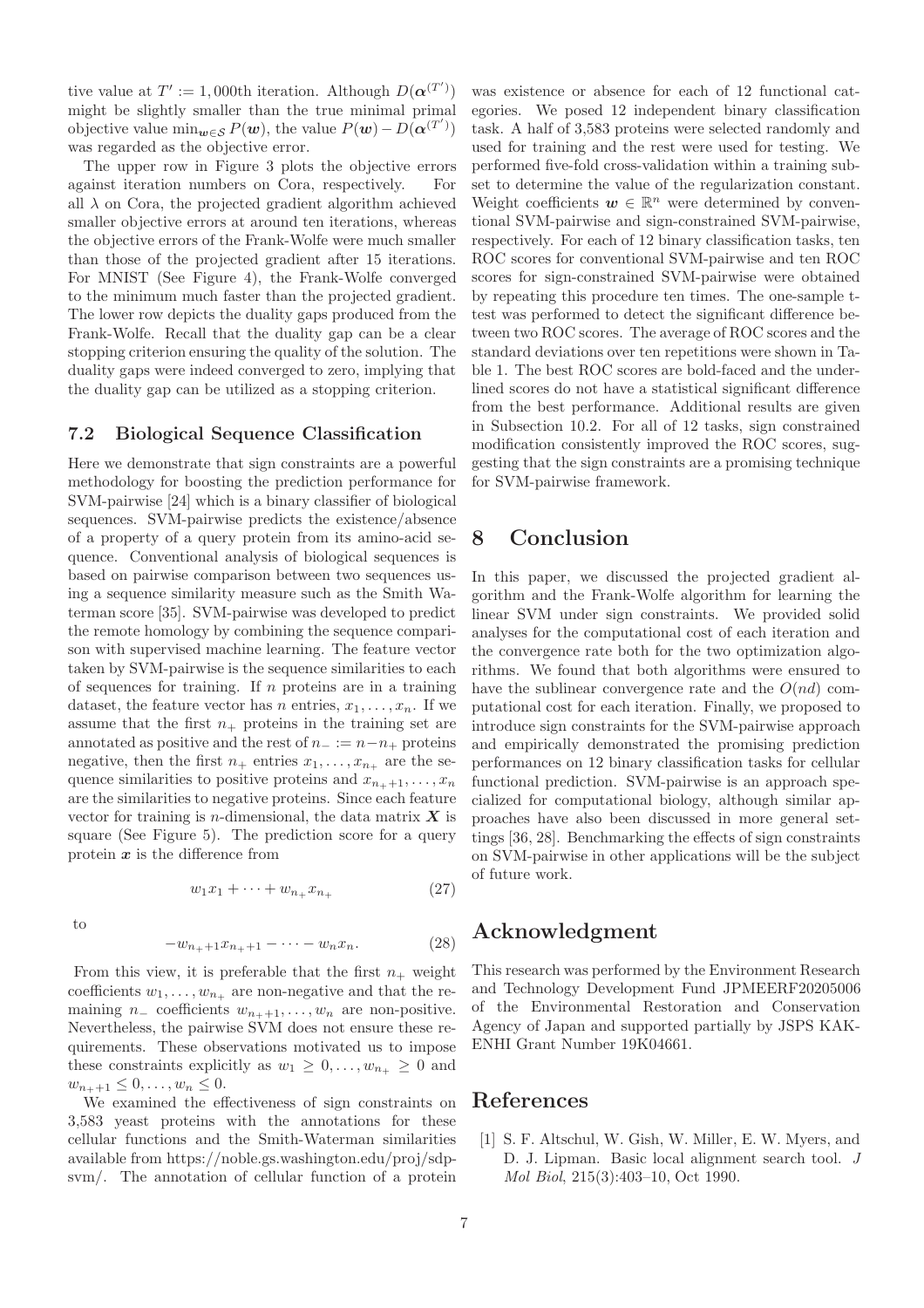- [2] D.P. Bertsekas. Nonlinear Programming. Athena Scientific, 1999.
- [3] Y. Cai, H. Gu, and T. Kenney. Learning microbial community structures with supervised and unsupervised non-negative matrix factorization. Microbiome, 5(1):110, Aug 2017.
- [4] Nello Cristianini and John Shawe-Taylor. An introduction to support vector machines and other kernelbased learning methods. Cambridge university press, 2000.
- [5] Aaron Defazio, Francis Bach, and Simon Lacostejulien. Saga: A fast incremental gradient method with support for non-strongly convex composite objectives. In Z. Ghahramani, M. Welling, C. Cortes, N.d. Lawrence, and K.q. Weinberger, editors, Advances in Neural Information Processing Systems 27, pages 1646–1654. Curran Associates, Inc., 2014.
- [6] W. Dong, F. Fu, G. Shi, X. Cao, J. Wu, G. Li, and G. Li. Hyperspectral image super-resolution via non-negative structured sparse representation. IEEE Trans Image Process, 25(5):2337–52, May 2016.
- [7] Kelwin Fernandes and Jaime S. Cardoso. Hypothesis transfer learning based on structural model similarity. Neural Computing and Applications, nov 2017. doi:10.1007/s00521-017-3281-4.
- [8] R. He, W. S. Zheng, B. G. Hu, and X. W. Kong. Twostage nonnegative sparse representation for largescale face recognition. IEEE Trans Neural Netw Learn Syst, 24(1):35–46, Jan 2013.
- [9] Simon Henrot, Said Moussaoui, Charles Soussen, and David Brie. Edge-preserving nonnegative hyperspectral image restoration. In 2013 IEEE International Conference on Acoustics, Speech and Signal Processing. IEEE, may 2013. doi: 10.1109/icassp.2013.6637926.
- [10] Martin Jaggi. Revisiting Frank-Wolfe: Projectionfree sparse convex optimization. In Sanjoy Dasgupta and David McAllester, editors, Proceedings of the 30th International Conference on Machine Learning, volume 28 of Proceedings of Machine Learning Research, pages 427–435, Atlanta, Georgia, USA, 17–19 Jun 2013. PMLR.
- [11] Yangfeng Ji, Tong Lin, and Hongbin Zha. Mahalanobis distance based non-negative sparse representation for face recognition. In 2009 International Conference on Machine Learning and Applications. IEEE, dec 2009. doi:10.1109/icmla.2009.50.
- [12] Rie Johnson and Tong Zhang. Accelerating stochastic gradient descent using predictive variance reduction. In Advances in Neural Information Processing Systems 26: Proceedings of a meeting held December 5-8, 2013, Lake Tahoe, Nevada, United States., pages 315–323, 2013.
- [13] Tsuyoshi Kato, Ayano Kobayashi, Toshihiro Ito, Takayuki Miura, Satoshi Ishii, Satoshi Okabe, and Daisuke Sano. Estimation of concentration ratio of indicator to pathogen-related gene in environmental water based on left-censored data. Journal of Water and Health, 14(1):14–25, Feb 2016.
- [14] Tsuyoshi Kato, Ayano Kobayashi, Wakana Oishi, Syun suke Kadoya, Satoshi Okabe, Naoya Ohta, Mohan Amarasiri, and Daisuke Sano. Sign-constrained linear regression for prediction of microbe concentration based on water quality datasets. Journal of Water and Health, 17(3):404–415, April 2019.
- [15] Tsuyoshi Kato and Nozomi Nagano. Metric learning for enzyme active-site search. Bioinformatics, 26(21):2698–2704, November 2010.
- [16] Tsuyoshi Kato, Koji Tsuda, and Kiyoshi Asai. Selective integration of multiple biological data for supervised network inference. Bioinformatics, 21:2488– 2495, May 2005.
- [17] Dongmin Kim, Suvrit Sra, and Inderjit S. Dhillon. Tackling box-constrained optimization via a new projected quasi-newton approach. SIAM Journal on Scientific Computing, 32(6):3548–3563, jan 2010. doi:10.1137/08073812x.
- [18] Taishin Kin, Tsuyoshi Kato, and Koji Tsuda. Kernel Methods in Computational Biology, chapter Protein Classification via Kernel Matrix Completion, pages 261–274. MIT Press, April 2004.
- [19] G. R. Lanckriet, T. De Bie, N. Cristianini, M. I. Jordan, and W. S. Noble. A statistical framework for genomic data fusion. Bioinformatics, 20(16):2626–35, Nov 2004.
- [20] G. R. Lanckriet, M. Deng, N. Cristianini, M. I. Jordan, and W. S. Noble. Kernel-based data fusion and its application to protein function prediction in yeast. Pac Symp Biocomput, -(-):300–11, - 2004.
- [21] Charles L. Lawson and Richard J. Hanson. Solving Least Squares Problems. Society for Industrial and Applied Mathematics, jan 1995. doi:10.1137/1.9781611971217.
- [22] Daniel D Lee and H Sebastian Seung. Algorithms for non-negative matrix factorization. In Advances in neural information processing systems, pages 556– 562, 2001.
- [23] E.S. Levitin and B.T. Polyak. Constrained minimization methods. USSR Computational Mathematics and Mathematical Physics, 6(5):1–50, January 1966.
- [24] L. Liao and W. S. Noble. Combining pairwise sequence similarity and support vector machines for detecting remote protein evolutionary and structural relationships. *J Comput Biol*,  $10(6)$ :857–68, dec 2003.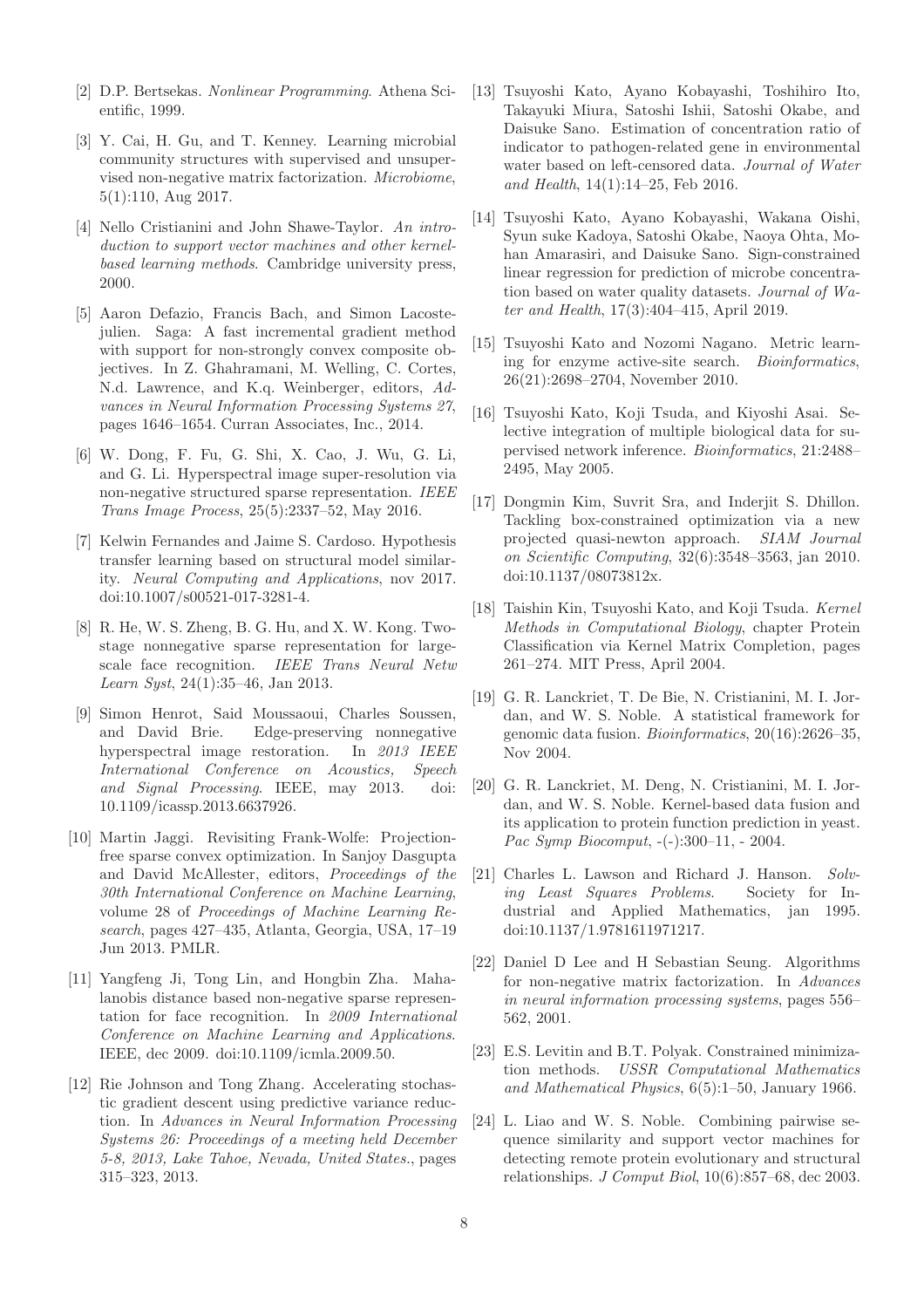- [25] Yuanqing Lin, D.D. Lee, and L.K. Saul. Nonnegative deconvolution for time of arrival estimation. In 2004 IEEE International Conference on Acoustics, Speech, and Signal Processing. IEEE, 2004. doi:10.1109/icassp.2004.1326273.
- [26] B. Liu, D. Zhang, R. Xu, J. Xu, X. Wang, Q. Chen, Q. Dong, and K. C. Chou. Combining evolutionary information extracted from frequency profiles with sequence-based kernels for protein remote homology detection. Bioinformatics, 30(4):472–479, Feb 2014.
- [27] Jun Ma. Algorithms for non-negatively constrained maximum penalized likelihood reconstruction in tomographic imaging. Algorithms,  $6(1):136-160$ , mar 2013. doi: 10.3390/a6010136.
- [28] Andrew Y. Ng, Michael I. Jordan, and Yair Weiss. On spectral clustering: Analysis and an algorithm. In Advances in neural information processing systems, pages 849–856. MIT Press, 2001.
- [29] H. Ogul and E. U. Mumcuoglu. Svm-based detection of distant protein structural relationships using pairwise probabilistic suffix trees. Comput Biol Chem, 30(4):292–299, Aug 2006.
- [30] W. R. Pearson. Rapid and sensitive sequence comparison with fastp and fasta. Methods Enzymol, 183(- ):63–98, 1990.
- [31] Nicolas L. Roux, Mark Schmidt, and Francis R. Bach. A stochastic gradient method with an exponential convergence rate for finite training sets. In F. Pereira, C.J.C. Burges, L. Bottou, and K.Q. Weinberger, editors, Advances in Neural Information Processing Systems 25, pages 2663–2671. Curran Associates, Inc., 2012.
- [32] Mark Schmidt, Nicolas Le Roux, and Francis Bach. Minimizing finite sums with the stochastic average gradient. Mathematical Programming, 162(1-2):83– 112, jun 2016. doi:10.1007/s10107-016-1030-6.
- [33] Prithviraj Sen, Galileo Namata, Mustafa Bilgic, Lise Getoor, Brian Galligher, and Tina Eliassi-Rad. Collective classification in network data. AI Magazine, 29(3):93, September 2008.
- [34] Shai Shalev-Shwartz, Yoram Singer, Nathan Srebro, and Andrew Cotter. Pegasos: primal estimated subgradient solver for SVM. Math. Program., 127(1):3– 30, 2011.
- [35] T. F. Smith and M. S. Waterman. Identification of common molecular subsequences. J Mol Biol, 147(1):195–7, Mar 1981.
- [36] Koji Tsuda. Support vector classifier with asymmetric kernel functions. Proc. ESANN, 11 2002.
- [37] Miguel Varela, Imen Ouardani, Tsuyoshi Kato, Syunsuke Kadoya, Mahjoub Aouni, Daisuke Sano, , and

Jesus Romalde. Sapovirus in wastewater treatment plants in tunisia: Prevalence, removal, and genetic characterization. Applied and Environmental Microbiology, 84(6):1–11, 2018.

- [38] Lin Xiao and Tong Zhang. A proximal stochastic gradient method with progressive variance reduction. SIAM Journal on Optimization, 24(4):2057–2075, jan 2014. doi:10.1137/140961791.
- [39] Qiang Zhang, Han Wang, Robert Plemmons, and V. Paul Pauca. Spectral unmixing using nonnegative tensor factorization. In Proceedings of the 45th annual southeast regional conference on ACM-SE 45. ACM Press, 2007. doi: 10.1145/1233341.1233449.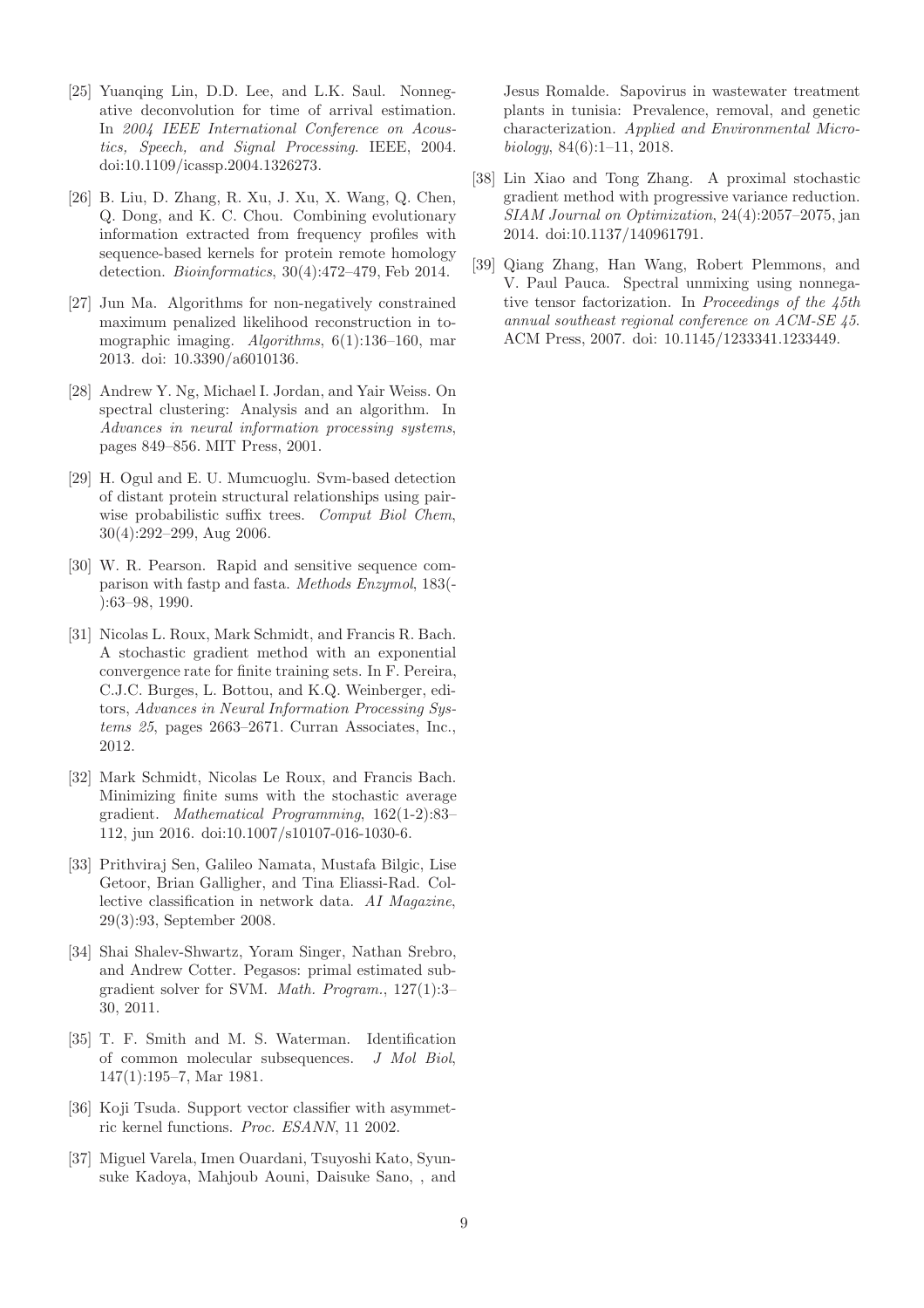# 9 Derivations and Proofs

#### 9.1 Derivation for (14)

Observe that the linear programming problem of an  $n$ dimensional variable  $u$  given in (13) can be decomposed into *n* independent problems:  $\forall i \in [n],$ 

$$
\max \quad g_i^{(t-1)} u_i \quad \text{wrt} \quad u_i \in [0, 1],
$$
\n
$$
\text{where} \quad g_i^{(t-1)} := \left. \frac{\partial D(\alpha)}{\partial \alpha_i} \right|_{\alpha = \alpha^{(t-1)}}.
$$
\n
$$
(29)
$$

It can be seen that the gradient  $g_i^{(t-1)}$  is expressed as

$$
g_i^{(t-1)} = \frac{1}{n} \left( 1 - \left\langle \boldsymbol{w}(\boldsymbol{\alpha}^{(t-1)}), \boldsymbol{x}_i \right\rangle \right) \tag{30}
$$

From this, we get

$$
\mathbb{1}\left[\left\langle \boldsymbol{w}(\boldsymbol{\alpha}^{(t-1)}), \boldsymbol{x}_i \right\rangle < 1\right] = \mathbb{1}\left[g_i^{(t-1)} > 0\right] \in \operatorname{argmax}_{u_i \in [0,1]} g_i^{(t-1)} u_i \quad (31)
$$

which implies that the vector with  $i$ -th entry  $\mathbb{1} \left[ \langle w(\alpha^{(t-1)}), x_i \rangle < 1 \right]$ , as defined in (14), is a solution optimal to the linear programming problem  $(13)$ .  $\Box$ 

#### 9.2 Proof for Lemma 1

The fact that  $\forall k \in [d_t]$ ,  $a_k \leq 0$  is apparent when coefficients and endpoints are determined as in (22) and the descriptions around the equation. Let  $w_h(\alpha)$  and  $v_h(\alpha)$ be the h-th entries in two vectors  $w(\alpha)$  and  $v(\alpha)$ , respectively. Let  $q := u - \alpha$ . We first use the following lemma to show that the setting of coefficients and endpoints defined in Subsection 6.2 actually establishes (16).

**Lemma 3.** Let an arbitrary  $\eta \in [0,1]$  and let  $k \in [d_t]$  such that  $\eta \in [\theta_k, \theta_{k+1}]$ . It then holds that

$$
w_h(\boldsymbol{\alpha} + \eta \boldsymbol{q}) = \begin{cases} v_{h,0} + \eta v_{h,q} & \text{if } h \in \mathcal{H}_k, \\ 0 & \text{if } h \in [d] \setminus \mathcal{H}_k, \end{cases}
$$
(32)

Proof for Lemma 3 The equality (32) holds apparently for  $h \in \mathcal{H}_k \setminus \mathcal{I}_+$ . We observe that

$$
\forall \eta \in (\theta_k, \theta_{k+1}), \quad v_{h,0} + \eta v_{h,q} \neq 0. \tag{33}
$$

For  $h \in [d] \setminus \mathcal{H}_k = \mathcal{I}_+ \setminus \mathcal{H}_k$ , the continuity of the linear function  $\eta \mapsto v_{h,q} + \eta v_{h,q}$  implies that

$$
\forall \eta \in (\theta_k, \theta_{k+1}), \quad 0 > v_{h,0} + \eta v_{h,q} \tag{34}
$$

implying  $w_h(\boldsymbol{\alpha}+\eta \boldsymbol{q})=0$ . For  $h \in \mathcal{I}_+\cap\mathcal{H}_k$ , the continuity of the linear function  $\eta \mapsto v_{h,q} + \eta v_{h,q}$  implies

$$
\forall \eta \in (\theta_k, \theta_{k+1}), \quad 0 < v_{h,0} + \eta v_{h,q} = w_h(\boldsymbol{\alpha} + \eta \boldsymbol{q}). \tag{35}
$$

End of proof for Lemma 3

With help of Lemma 3, the square of the norm of the vector  $\mathbf{w}(\alpha + \eta \mathbf{q})$  is expressed as

$$
\frac{1}{2} ||w(\alpha + \eta q)||^2 = \frac{1}{2} \sum_{h \in [d]} (w_h(\alpha + \eta q))^2
$$

$$
= \frac{1}{2} \sum_{h \in \mathcal{H}_k} v_{h,q}^2 \eta^2 + 2\eta v_{h,0} v_{h,q} + v_{h,0}^2 \quad (36)
$$

which derives the equality of (16) as

$$
\zeta(\eta) = D(\boldsymbol{\alpha} + \eta \boldsymbol{q})
$$
  
\n
$$
= -\frac{\lambda}{2} ||\boldsymbol{w}(\boldsymbol{\alpha} + \eta \boldsymbol{q})||^2 + \frac{1}{n} \langle \mathbf{1}, \boldsymbol{\alpha} + \eta \boldsymbol{q} \rangle
$$
  
\n
$$
= -\frac{\lambda}{2} \sum_{h \in \mathcal{H}_k} v_{h,q}^2 \eta^2 + \left( \frac{1}{n} \langle \mathbf{1}, \boldsymbol{q} \rangle - \lambda \sum_{h \in \mathcal{H}_k} v_{h,0} v_{h,q} \right) \eta
$$
  
\n
$$
+ \frac{1}{n} \langle \mathbf{1}, \boldsymbol{\alpha} \rangle - \frac{\lambda}{2} \sum_{h \in \mathcal{H}_k} v_{h,0}^2
$$
  
\n
$$
= a_k \eta^2 + b_k \eta + c_k.
$$
\n(37)

We next show the equality of (17). We partition the index set  $\mathcal{H}_k$  into three exclusive subsets  $\mathcal{H}_{1,k}$ ,  $\mathcal{H}_{2,k}$ ,  $\mathcal{H}_{3,k}$ , each of which is defined as

$$
\mathcal{H}_{1,k} := \mathcal{H}_k \cap \mathcal{H}_{k+1}, \quad \mathcal{H}_{2,k} := \mathcal{H}_k \setminus \mathcal{H}_{k+1}, \mathcal{H}_{3,k} := \mathcal{H}_{k+1} \setminus \mathcal{H}_k,
$$
\n(38)

respectively. Observe that

$$
\forall h \in \mathcal{H}_{2,k} \cup \mathcal{H}_{3,k}, \qquad v_{h,0} + \theta_{k+1} v_{h,q} = 0,\tag{39}
$$

which follows from the combination of two properties: the continuity of the linear function  $\eta \mapsto v_{h,q} + \eta v_{h,q}$  and the change of the sign at  $\eta = \theta_{k+1}$ , i.e.,

$$
\forall h \in \mathcal{H}_{2,k}, \quad \forall \eta_1 \in (\theta_k, \theta_{k+1}), \quad v_{h,0} + \eta_1 v_{h,q} > 0, \text{ and}
$$

$$
\forall \eta_2 \in (\theta_{k+1}, \theta_{k+2}), \quad v_{h,0} + \eta_2 v_{h,q} \le 0,
$$
(40)

and

$$
\forall h \in \mathcal{H}_{3,k}, \quad \forall \eta_1 \in (\theta_k, \theta_{k+1}), \quad v_{h,0} + \eta_1 v_{h,q} \le 0, \text{ and}
$$

$$
\forall \eta_2 \in (\theta_{k+1}, \theta_{k+2}), \quad v_{h,0} + \eta_2 v_{h,q} > 0.
$$
(41)

From (39), the difference of RHS from LHS in (17) can be written as

$$
2a_{k+1}\theta_{k+1} + b_{k+1} - (2a_k\theta_{k+1} + b_k)
$$
  
= 
$$
\sum_{h \in \mathcal{H}_{2,k}} (v_{h,q}^2 \theta_{k+1} + v_{h,q}v_{h,0})
$$
  
- 
$$
\sum_{h \in \mathcal{H}_{3,k}} (v_{h,q}^2 \theta_{k+1} + v_{h,q}v_{h,0})
$$
  
= 
$$
\sum_{h \in \mathcal{H}_{2,k}} (v_{h,q}\theta_{k+1} + v_{h,0})v_{h,q}
$$
  
- 
$$
\sum_{h \in \mathcal{H}_{3,k}} (v_{h,q}\theta_{k+1} + v_{h,0})v_{h,q}
$$
  
= 
$$
\sum_{h \in \mathcal{H}_{2,k}} 0 - \sum_{h \in \mathcal{H}_{3,k}} 0 = 0.
$$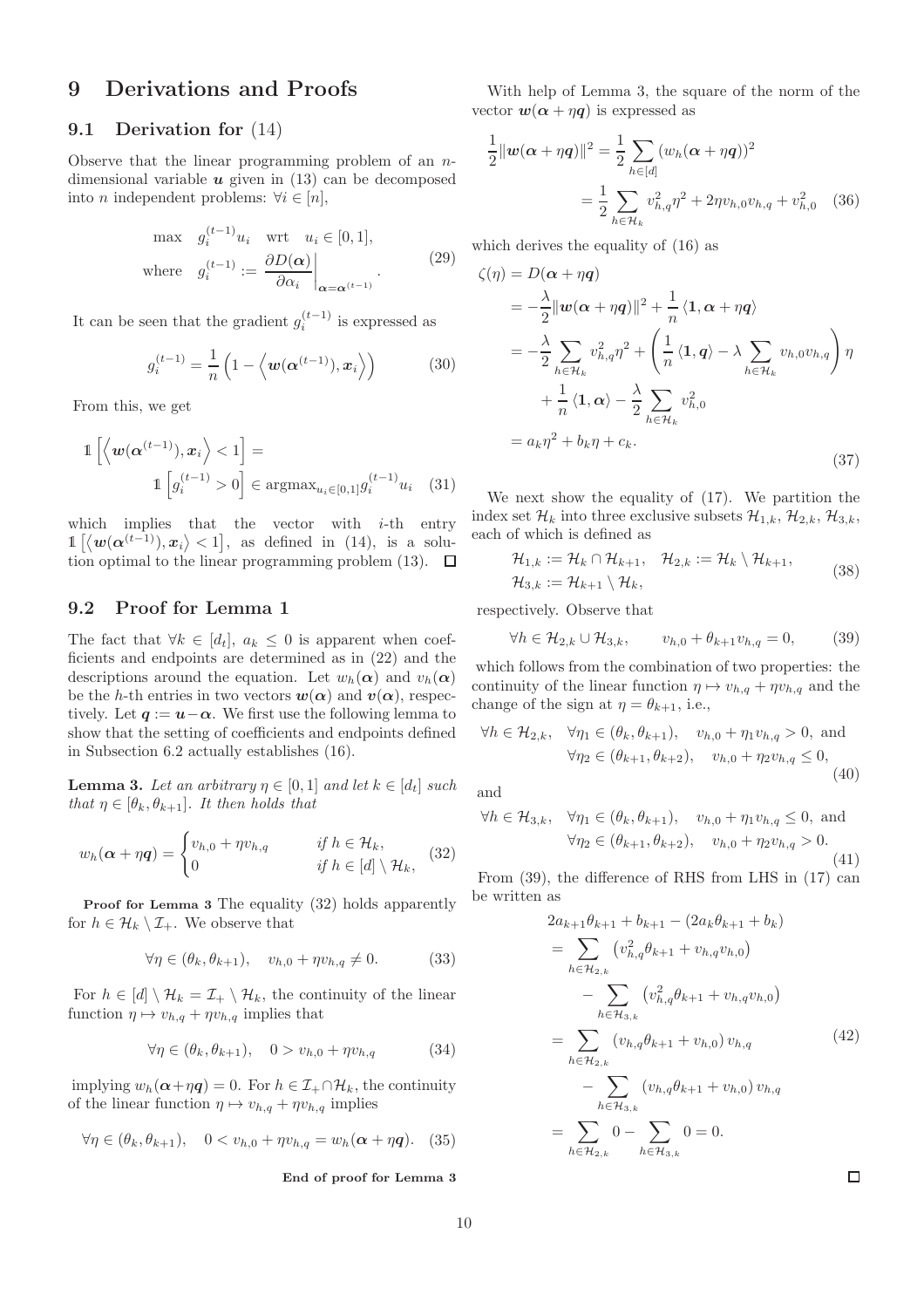#### 9.3 Proof for Lemma 2

Let  $f_h$  be the hth column of  $X^{\top}$ . We then have

$$
v_h(\alpha) = \frac{1}{\lambda n} \langle f_h, \alpha \rangle \quad \text{and} \quad v_h(\alpha) = \begin{cases} v_h(\alpha) & \text{if } \sigma_h = 0, \\ \max(0, v_h(\alpha)) & \text{if } \sigma_h = 1. \end{cases} \tag{43}
$$

Let

$$
\mathcal{H}_{\alpha} := \{ h \in [d] \, | \, \sigma_h = 0 \text{ or } v_h(\alpha) > 0 \} \tag{44}
$$

and

$$
K_{\alpha} := \sum_{h \in \mathcal{H}_{\alpha}} f_h f_h^{\top}.
$$
 (45)

For the negative second-order derivative of the objective, we have

$$
-\nabla^2 D(\alpha) = \frac{1}{\lambda n^2} \mathbf{K}_{\alpha} = \frac{1}{\lambda n^2} \sum_{h \in \mathcal{H}_{\alpha}} f_h f_h^{\top}
$$

$$
\leq \frac{1}{\lambda n^2} \sum_{h=1}^d f_h f_h^{\top} = \frac{1}{\lambda n^2} \mathbf{X}^{\top} \mathbf{X}.
$$
 (46)

Therein, we have used the notation  $\preceq$  to denote the generalized inequality associated with the positive semidefinite cone (i.e. for two symmetric matrices,  $\boldsymbol{A}$  and  $\boldsymbol{B}$ , we can write  $A \preceq B$  if  $B - A$  is positive semidefinite. ).

The term of Bregman divergence in the definition of the curvature (25) is bounded as  $\forall u, \forall \alpha \in \mathcal{M}, \forall \gamma \in [0,1],$  $\exists \eta \in [0, \gamma],$ 

$$
\mathcal{D}_{-D}(\mathbf{y}_{\gamma}; \alpha) = D(\alpha) - D(\mathbf{y}_{\gamma}) + \langle \nabla D(\alpha), \mathbf{y}_{\gamma} - \alpha \rangle \rangle
$$
  
\n
$$
= -\frac{1}{2} \langle \mathbf{y}_{\gamma} - \alpha, \nabla^2 D(\mathbf{y}_{\eta})(\mathbf{y}_{\gamma} - \alpha) \rangle
$$
  
\n
$$
= -\frac{\gamma^2}{2} \langle \mathbf{u} - \alpha, \nabla^2 D(\mathbf{y}_{\eta})(\mathbf{u} - \alpha) \rangle
$$
  
\n
$$
\leq \frac{\gamma^2}{2\lambda n^2} \langle \mathbf{u} - \alpha, \mathbf{X}^{\top} \mathbf{X} (\mathbf{u} - \alpha) \rangle
$$
  
\n
$$
= \frac{\gamma^2}{2\lambda n^2} ||\mathbf{X} (\mathbf{u} - \alpha)||^2
$$
(47)

where we have used Taylor's theorem to obtain the equality in the second line, and the inequality in the fourth line follows from (46). Therefore, we have

$$
C_F = \sup \left\{ \frac{2}{\gamma^2} \mathcal{D}_{-D}(\mathbf{y}_{\gamma}; \alpha) \middle| \right\}
$$
  

$$
\mathbf{u}, \alpha \in [0, 1]^n, \gamma \in (0, 1], \eta \in [0, \gamma] \right\}
$$
  

$$
\leq \sup \left\{ \frac{1}{\lambda n^2} ||\mathbf{X}(\mathbf{u} - \alpha)||^2 \middle| \mathbf{u}, \alpha \in [0, 1]^n \right\}
$$
  

$$
= \sup \left\{ \frac{1}{\lambda n^2} ||\mathbf{X}\beta||^2 \middle| \beta \in [-1, +1]^n \right\}
$$
 (48)

We now use the fact that  $\forall \beta \in [-1, +1]^n$ ,

$$
\|\mathbf{X}\boldsymbol{\beta}\| = \|\sum_{i=1}^{n} \beta_i \mathbf{x}_i\| \le \sum_{i=1}^{n} \|\beta_i \mathbf{x}_i\| \le \sum_{i=1}^{n} \|\mathbf{x}_i\| \le nR, \tag{49}
$$

to get

$$
C_F \le \frac{1}{\lambda n^2} (nR)^2 = \frac{R^2}{\lambda}.
$$
\n(50)

 $\Box$ 

# 10 Details on Experimental Results

### 10.1 Additional Experimental Results for **Convergence**

The convergence behaviors on MNIST are demonstrated in Figure 4. The experimental settings are described in the main text.

### 10.2 Additional Experimental Results for Amino Acid Sequence Classification

Here we report more details of the experimental results on amino acid sequence classification. As described in Subsection 7.2, the procedure for dividing a set of 3,583 proteins into training and testing subsets was repeated 10 times to obtain ten divisions. For each division and each of 12 classification tasks, SVM was trained with the SVM-pairwise framework under sign constraints. Regularization parameter  $\lambda$  was varied with  $\lambda = 10^{-6}/n, 10^{-4}/n, 10^{-2}/n, 10^{0}/n, 10^{2}/n$ . The lower table in Table 2 shows the average ROC scores and the standard deviations over ten repetitions. Similar procedure with the conventional SVM-pairwise was performed to obtain the upper table. The bold-faced figures in the table represent the best performance for the binary classification task. The underlined figures indicate that the performance is not significantly different from the best performance. The prediction performances in Table 1 are the best ROC scores of the sign-constrained SVM-pairwise and the best ones of the conventional SVM-pairwise. In this application, weaker regularization tends to get a better prediction performance both for the two methods.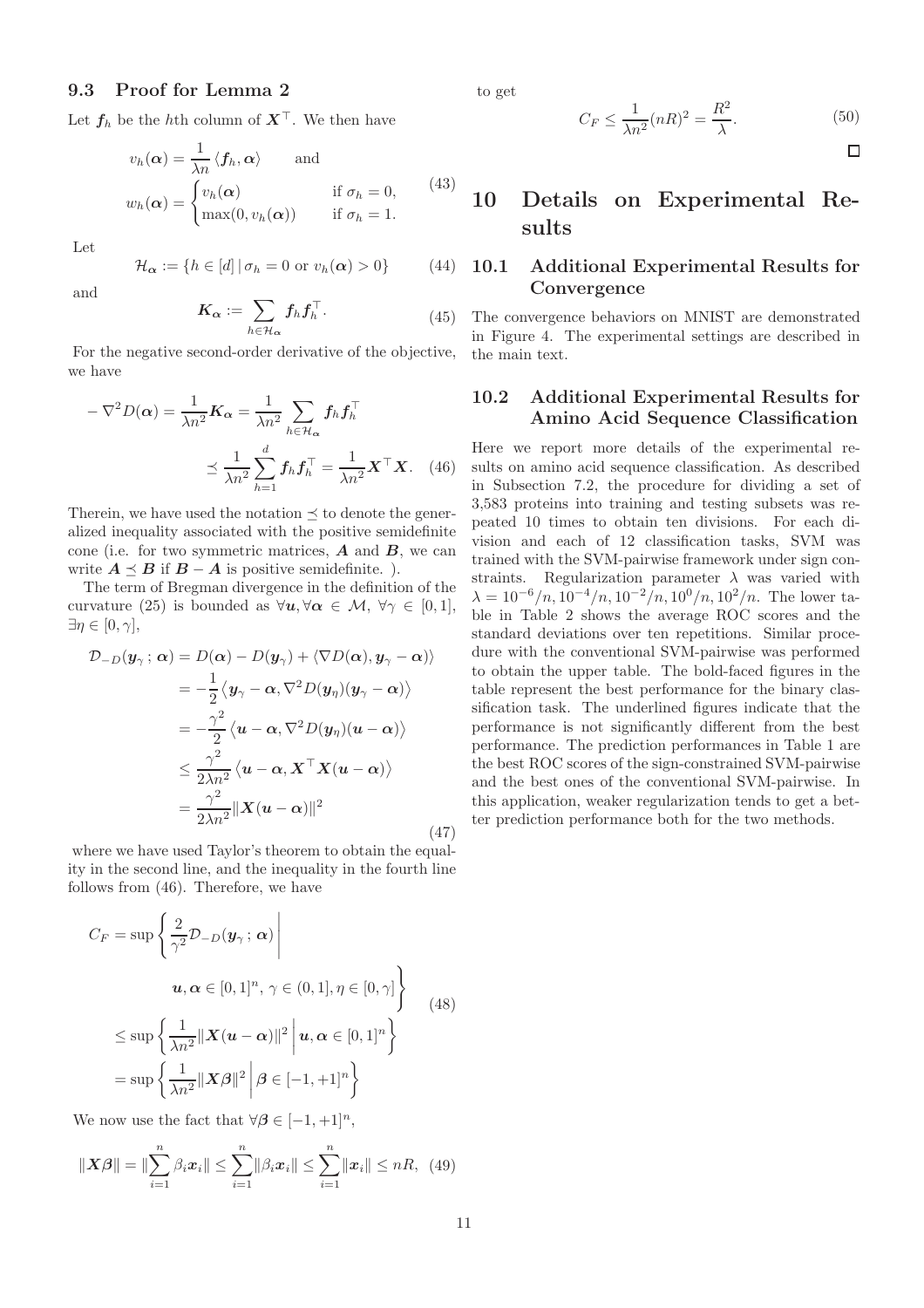

Figure 3: Convergence on Cora. FW and PG are the abbreviations of Frank-Wolfe and projected gradient, respectively.



Figure 4: Convergence on MNIST.

|             | $n_{+}$ | $n_-$ |
|-------------|---------|-------|
| $\dot{n}_+$ | A       | С     |
| $n_{-}$     | B       | D     |

Figure 5: Training data and sign constraints for SVMpairwise. In SVM-pairwise approach, features are sequence similarities to training data. Feature vectors for training SVM are columns of a square similarity matrix among training data. For simplicity, we assume that amino acid sequences are re-ordered so that first  $n_+$  positive sequences are followed by n<sup>−</sup> negative sequences. In this assumption, the sub-matrix A of the similarity matrix is among positive examples, D is among negatives, B and C are of positives against negatives. Weight coefficients for sub-matrices A and C correspond to non-negative sign constraints  $\mathcal{I}_+$ , whereas weight coefficients for B and D correspond to non-positive sign constraints  $\mathcal{I}_-$ .